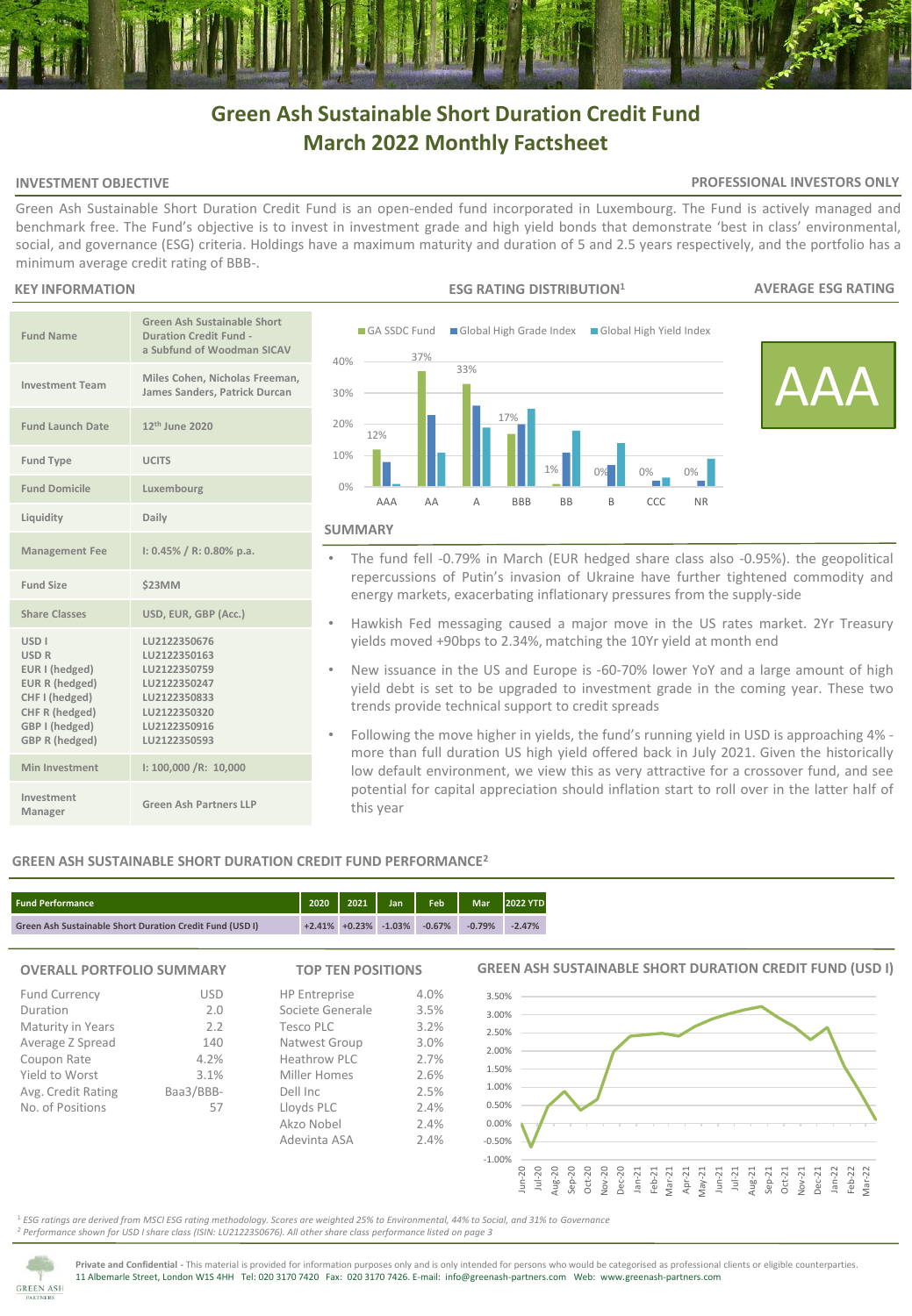## **WEIGHT BY CREDIT RATING**

**REGIONAL EXPOSURE SECTOR WEIGHTINGS**



**WEIGHT BY MATURITY**



### **SERVICE PROVIDERS**

| Auditor                 | PricewaterhouseCoopers<br>(PWC)                            |
|-------------------------|------------------------------------------------------------|
| Custodian               | Credit Suisse (Lux)                                        |
| Administrator           | <b>Credit Suisse Fund Services</b><br>(Lux)                |
| <b>Paying Agent</b>     | <b>Credit Suisse AG</b>                                    |
| Legal<br>Representative | Credit Suisse AG                                           |
| Management<br>Company   | <b>MultiConcept Fund</b><br>Management S.A<br>(Luxembourg) |





#### **FUND UPDATE AND OUTLOOK**

The fund fell -0.79% in March (EUR hedged share class also -0.95%). Getlink's green secured note were the best performer on the month, rising +3.1% on the back of a solid recovery in Eurotunnel volumes (passenger cars +238%, trucks +22% YoY in February). The other notable moves in single issuers or indeed sectors were more a function of duration rather than spreads. At portfolio level spreads were -9bps tighter month on month. On the ESG front, MSCI upgraded NortonLifeLock from A to AA based on their best in class data security and governance practices. MSCI also upgraded Telecom Italia from BBB to A, also on improvements to privacy and data security protections.

March was a volatile month for most markets; the geopolitical repercussions of Putin's invasion of Ukraine have further tightened commodity and energy markets, exacerbating inflationary pressures from the supply-side. This has forced Chair Powell at the Fed to turn even more hawkish, putting +50bps interest rate hikes back on the table for this year.

The hawkish Fed messaging caused a major move in the US rates market. 2Yr Treasury yields moved +90bps to 2.34%, matching the 10Yr yield at month end. Front end yields also moved considerably in Europe, with the 2Yr Bund yield rising +46bps to -0.07% and 2Yr UK Gilt yields up +31bps to 1.35%. This repricing of developed market government bond curves has drastically shrunk the amount of negative yielding debt outstanding

from \$11 trillion at the start of the year to \$3 trillion by the end of March (it was as high as \$18 trillion at its 2020 peak). Normal duration investment grade bonds in USD fell -2.16% in March, driven entirely by the government bond market – spreads were -9bps tighter at 123. High yield corporate bonds were down - 1.15% in the US, again, due to the duration move – spreads moved -37bps tighter to 321. European high yield rose +0.16% (spreads - 59bps to 384) and UK high yield rose +0.09% (spreads flat at 425).

After two record years of new issuance, the primary markets have had a very subdued start to the year, with issuance in both Europe and the US -60/-70% lower than 1Q21 respectively. Sales of ESG debt also fell YoY, though by a smaller -18% to \$322BN YTD. With corporate balance sheets and earnings in good shape, 2022 should see a large number of rising stars leaving the high yield indices (JPM estimates 15% of the US high yield market will be upgraded to investment grade through 2023). These trends provide technical support for high yield spreads.

Following the move higher in yields, the fund's running yield in USD is approaching 4% - more than full duration US high yield offered back in July 2021. Given the historically low default environment, we view this as very attractive for a crossover fund, and see potential for capital appreciation should inflation start to roll over in the latter half of this year.